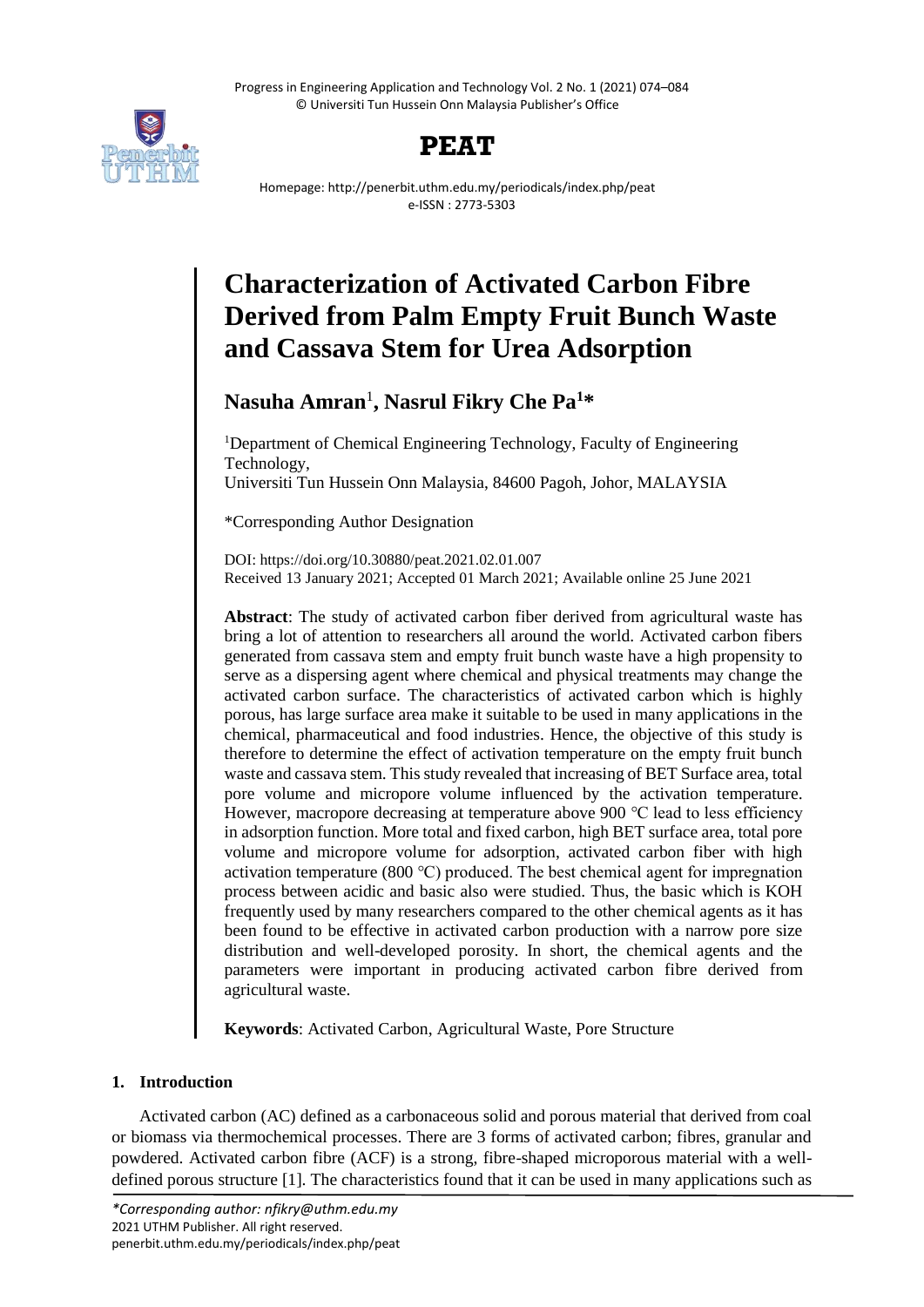gas purification, waste water treatment, decaffeination, gold purification, metal extraction, water purification, medicine and as filters in compressed air. However, the processing cost of activated carbon fibre is very costly when compared to the other activated carbon. The combination of fibre processing cost and activation cost is the reason for the processing cost to be higher [1]. Therefore, palms empty fruit bunch waste and cassava stem have been choosing as a cheap raw material for activated carbon (AC) production, with lower energy consumption. Previous research by [2] stated that empty fruit bunch fibre has been proven to be good absorbent for urea and it will act as control for this study. Hence, this project is carried out based on methodology from [2] by using different material as activated carbon fibre which are from EFB and cassava stem, basically to analyses the adsorption rate of urea. Therefore, it can be used to identify the best AC in urea absorption either EFB or cassava stem can produce activated carbon in absorbing urea. The modified activated carbon fibre from these two different materials will be tested in control sample of urea water mixture to study the absorption performance.

The current study of activated carbon fibre that derived from empty fruit bunch waste and cassava stem didn't have strong proof as the activated carbon fibre also can be derived from other materials. In this study, the function in adsorbing urea was depend on BET surface area, total pore volume and average pore size for EFB and cassava stem. SLR systematic literature review was used in this project to solve this problem by identifies, evaluates, and synthesizes another studies research that lead to the excellent summary. Through SLR, it can help to have a clear evidence in using cassava stem and EFB for the production of activated carbon.

The objectives of this study are to study the chemical agent that have been use for the EFB and cassava stem for impregnation process. Next, to study the effect of activation temperature on the EFB and Cassava stem from last decades. Lastly, proven the use of EFB and Cassava stem in the production of AC for adsorption the best sources between EFB and cassava stem in producing activated carbon fibre.

#### **2. Literature Review**

#### 2.1 Empty fruit bunch fibre (EFB)

According to [2] stated that Oil Palm Empty Fruit Bunch (OPEFB) also known as EFB where it is biomass that can be alternative energy source as it is a by-product of palm-fruit harvesting. Oil Palm Empty Fruit Bunches (OPEFB) are the fresh fruit bunch (FFB) solid residues of oil palm trees that are mainly grown in several countries including Indonesia, Malaysia, Thailand and others [3]. Empty fruit bunch (EFB) is a sort of biomass produced during the process of palm oil processing. Empty fruit bunches (EFB) are what remains of the fresh fruit bunches following removal of the fruit for oil pressing. Empty fruit bunches are a form of mill waste that is of great value to farmers, since it provides nutrients and increases the soil's organic content [5].

#### 2.2 Empty fruit bunch fibre (EFB) properties

Oil palm empty fruit bunch fibre (EFB) has been characterized by tensile power, Young's modulus, break elongation, density, and Etc. The findings recorded are not identical due to variations in the form of oil palm fibre used and also the irregular sectional area that fluctuates along the length of EFB. Hence, some of the sources large range of values reported for the mechanical properties. Additionally, researchers have documented linear stress-strain diagram of EFB tensile action, but there is no comprehensive diagram [6]. Oil Empty fruit bunch fibre (EFB) major chemical components are cellulose 65 percent, lignin 19 percent, and ash 2 percent. Tensile, flexural, and shear behaviour of materials are the most significant properties of structural elements but authors could not find any study or paper on the shear properties of EFB composites [6].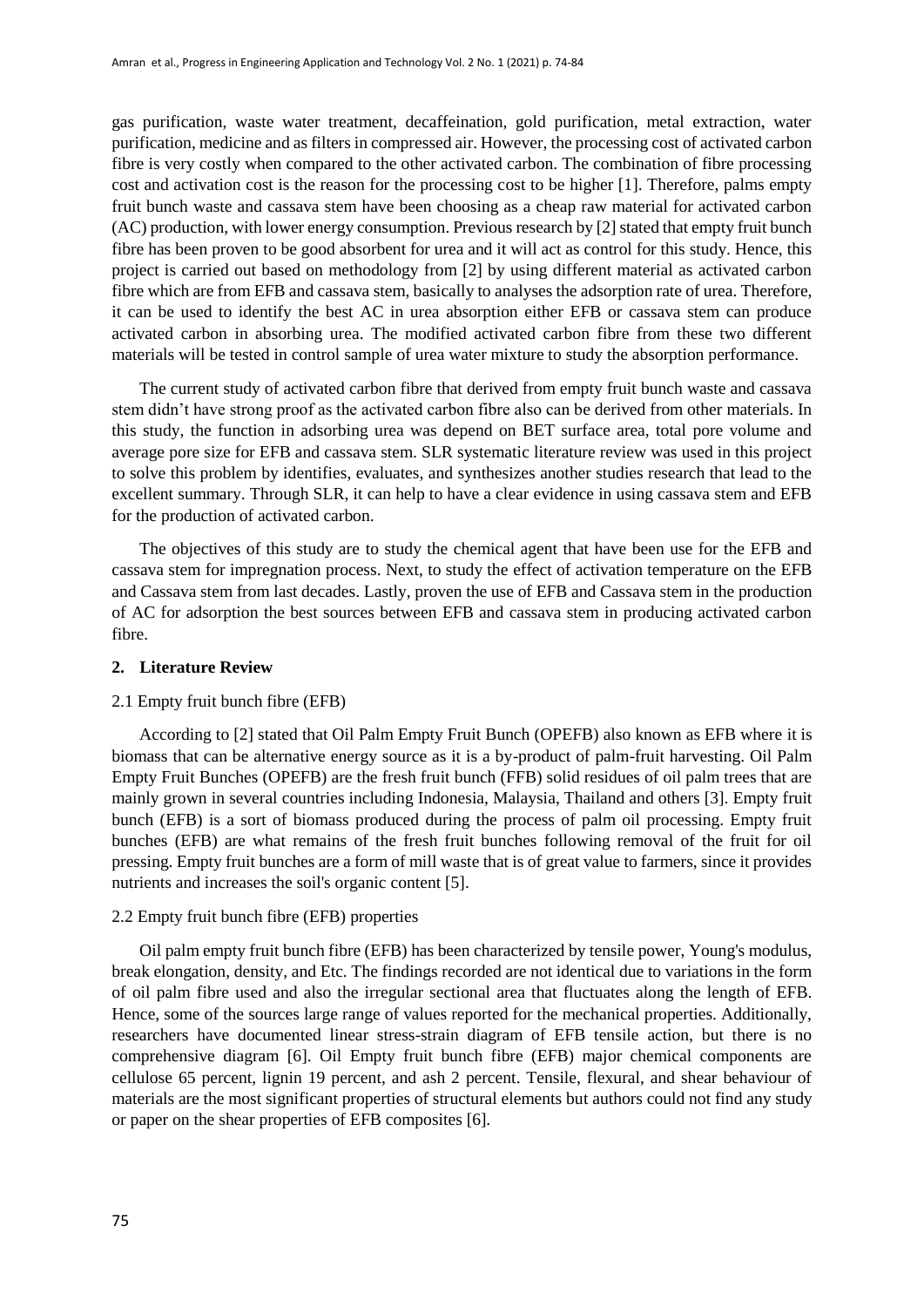#### 2.3 Cassava stem

Global production of cassava uses approximately 19 million hectares of land, including unproductive areas with low precipitation. The biomass of cassava stem may be as much as 50 percent of the root mass, but the role of cassava has so far been ignored in both starch production and energy production. For certain countries, part of cassava stems is either used as a fuel for cooking, although the process of igniting and making flames is longer than other biomass, or reincorporated into the soil with the aid of a mechanical chipping to add organic matter and nutrients. Other cases the excess stems have to be washed from the fields for preparation for the growth of the next season and discarded or burned in the wild, causing pollution and environmental problems [4].

### 2.4 Number of pore development

Pore size is usually defining as the difference between the two opposite pore walls (diameter of cylindrical pores, slip-shaped pores width). According to the International Union of Pure and Applied Chemistry (IUPAC) stated that there are three groups of pores classification where it is micropores, mesopores and macropores. The size of the adsorption pores is classified into less than  $2 \text{ nm} (\leq 2 \text{ nm})$ , around 2–50 nm, and larger than 50 nm (>50 nm) respectively. The pores size gives large impact on the porosity, surface area and give effect to the size of molecules for the diffusion into the solid. So, the appropriate development of pore size is necessary for the production of the activated carbon that also can use in other applications [5]. The pore-size distribution of the activated carbon is the factor determine the adsorption characteristic and it also determine the structural heterogeneity of porous material.

#### 2.5 Adsorption capacity

Adsorption power (or loading) is the amount of adsorbent absorbed by the adsorbent per adsorbent unit mass (or volume). According to the study of development of activated carbon in 2016 stated that adsorption performance is the most important characteristic of an activated carbon where it is also influencing the surface characteristic of activated carbon and its pore development. The adsorption capacity increases lead to increasing micro porosity by using physical activation [5]. Based on the research by [2] stated that the adsorption of urea decreased with increasing of acid impregnation ratio where when the acid-to-fibre ratio rose from 0.75 to 4, the equilibrium amount of urea adsorbed on activated carbon fibre (ACF) decreased from 877.907 to 134.098 mg  $g^{-1}$  [2].

# **3. Methodology**

This section of the thesis will discuss the searching process based on three objectives to retrieve relevant articles and study selection. This research review is composed according to PRISMA which stands for Preferred Reporting Items for reporting in systematic reviews and Meta-Analyses is used in this systematic review study. This study selection including a flow diagram with the numbers of studies are given with reasons for each stage. This strategy involves identification, evaluation, studies selection and explanation of exclusion. Subsequently, the papers included are listed after the method of exclusion where this process eliminates 50 articles and have left 50 articles for quality evaluation.

#### **3.1 Study selection**

It shows the recorded number of studies that have been identified from bibliographic sources and it also shows how the process of selection. From the flow diagram at Figure 1, we can see that a total of potential articles obtained are 100 articles through manual searching from ProQuest, Scopus, Science Direct, Google Scholars, Web of Science and Google engine Search. After adjusting for the basis of title and abstract, 70 remained. 30 studies were discarded because after reviewing the abstract, it did not meet the criteria and it is also duplicates. The parameters to be summarized are that it includes the characteristics of pore form, chemical reagent usage, surface area and overall pore volume. The 70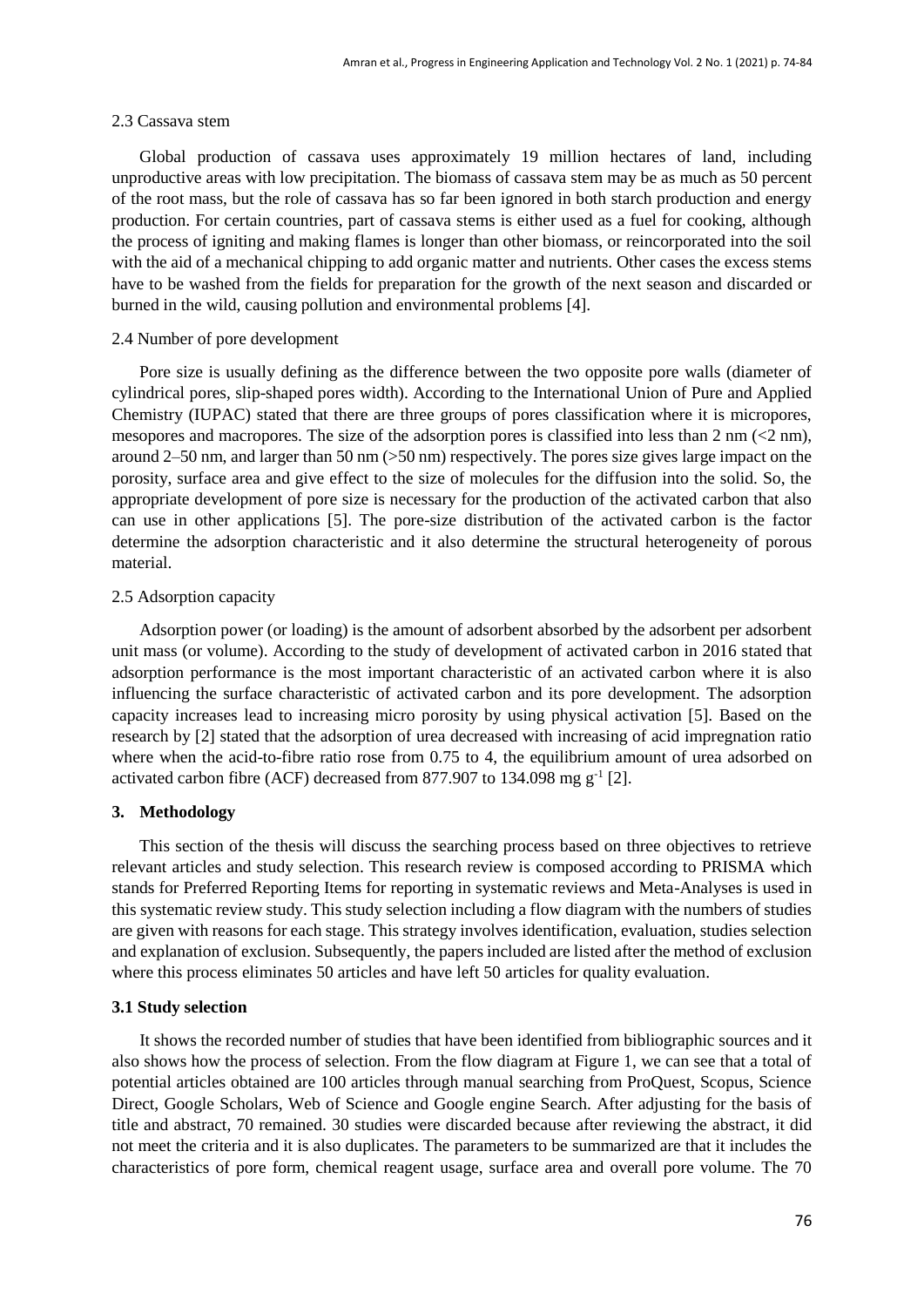reports reviewed in depth relate to the analysis of the manuscript and the implementation of the inclusion criterion. It seems that 20 studies did not meet the inclusion requirements mentioned above. The studies left are 50 studies since they meet the requirements for inclusion by reviewing the related publications, the features that are being researched and by checking the studies that quoted those articles. No unpublished related reports have been obtained. The results and discussion section presents data and analysis of the study. This section can be organized based on the stated objectives, the chronological timeline, different case groupings, different experimental configurations, or any logical order as deemed appropriate.



**Figure 1: Flowchart of search strategy and selection process [6]**

This study used two main searching techniques, namely advanced searching on the selected database. Second, manual searching on four main data base which were Scopus, Science Direct, Google Scholars and Google engine search. This study also used three main techniques where it is handpicking, backward tracking and forward tracking.

# **4. Results and Discussion**

4.1 Limitations in finding the past decades research of EFB and cassava stem

From the past decade's studies showed that activated carbon derived from EFB is available to be find as discussed in chapter 3 also it has been discussed by some authors but for cassava stem, the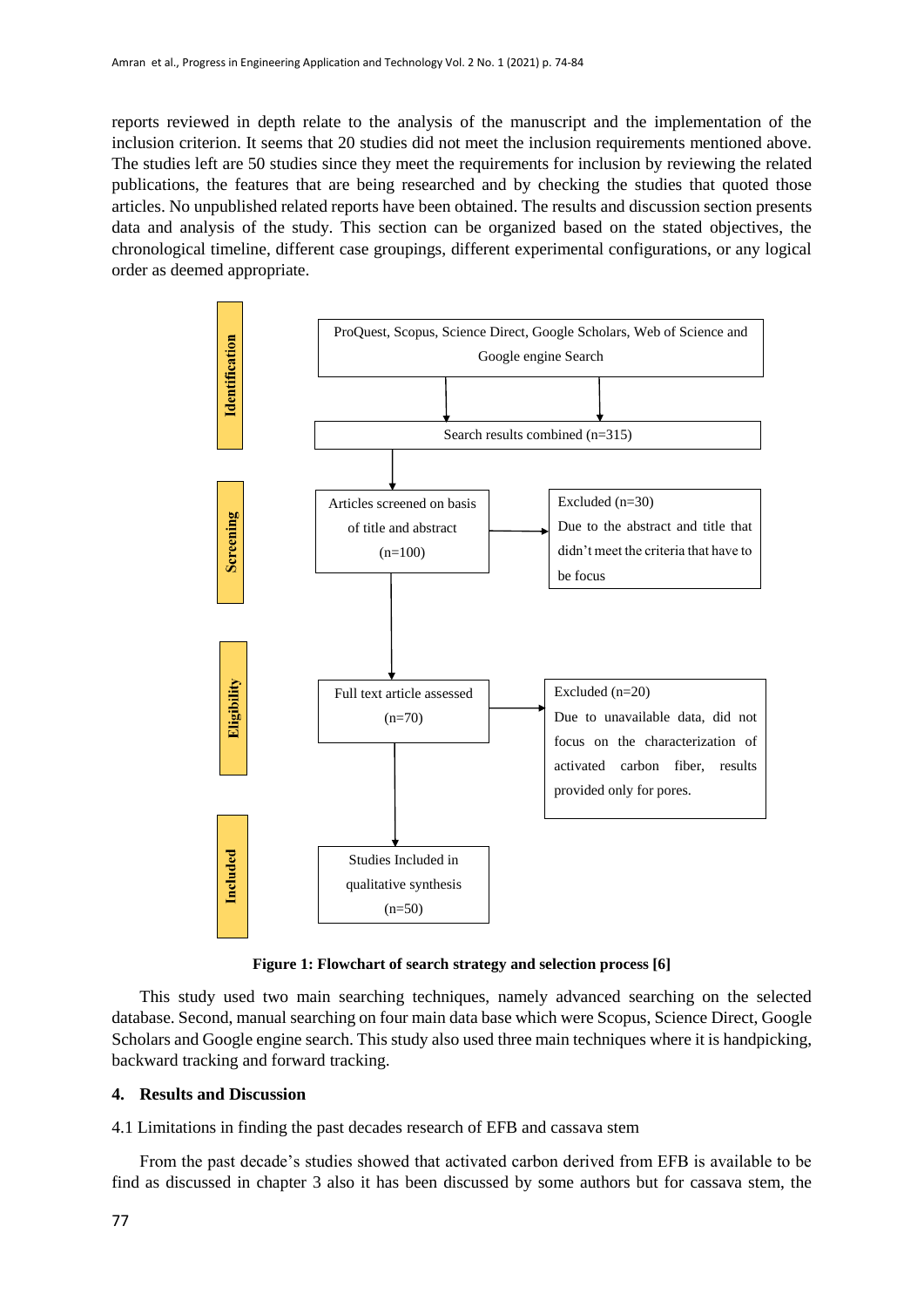discussion on cassava is limited. Numerous academic papers dedicated to the characterization of synthesis and the application of novel precursors to activated carbon processing can now be identified as other researcher have been collect the data of precursors in produced the activated carbon shows in Table 1 but the keywords of cassava stem are none. The study on cassava that can available is cassava leaves and cassava peels which still come from new journal around 2009 to 2020 years.

| Precursor                        | Reference |  |
|----------------------------------|-----------|--|
| Cassava root                     | $[38]$    |  |
| Cassava peels                    | $[39]$    |  |
| Empty fruit bunch                | [40]      |  |
| Empty fruit bunch                | [41]      |  |
| Oil palm empty fruit bunch (EFB) | [31]      |  |
| Oil palm empty fruit bunch (EFB) | $[42]$    |  |
| Waste tea                        | $[43]$    |  |
|                                  |           |  |

| Table 1: Summary of the lignocellulosics precursors used as precursors for the synthesis of activated |
|-------------------------------------------------------------------------------------------------------|
| carbon [10]                                                                                           |

# 4.2 Chemical activation

Chemical activation is known as wet oxidation where it is required catalyst to be impregnated into raw materials and followed by washing method to produce activated carbon fibre. The final stage in chemical activation is washing step where the activated carbon is depending on the chemical reagents used in the preparation, is essentially washed with acid or alkali and then washed with water. On top of that, washing step in chemical activation is important step to develop porosity as the washing step remove chemical components and in the carbon structure, the porosity of the resulting activated carbon is essentially filled by the chemicals [30].

# 4.2.1 Five common chemical agents used in chemical activation

The chemical agents or chemical catalyst that usually used in chemical activation were  $ZnCL<sub>2</sub>$ , H3PO4, H2SO4, NaOH and KOH has reported by [26] and [30]. From 50 journals, 5 studied were presented in Table 2 to prove that chemical agents that usually used for empty fruit bunch (EFB) were ZnCl<sub>2</sub>, H<sub>3</sub>PO<sub>4</sub>, H<sub>2</sub>SO<sub>4</sub>, NaOH and KOH.

| <b>Precursor</b>             | <b>Chemical agent</b>          | <b>Reference</b> |  |
|------------------------------|--------------------------------|------------------|--|
| Palm Oil Empty Fruit Bunch   | <b>NaOH</b>                    | [29]             |  |
| Oil Palm Empty Fruit Bunch   | $H_3PO_4$                      | $[25]$           |  |
| <b>Empty Fruit Bunch</b>     | ZnCL <sub>2</sub>              | [30]             |  |
| Coconut husk                 | <b>KOH</b>                     | $[26]$           |  |
| Palm Empty Fruit Bunch Waste | H <sub>2</sub> SO <sub>4</sub> | $[32]$           |  |

| Table 2: Chemical agents used to be impregnated into EFB |  |  |  |  |
|----------------------------------------------------------|--|--|--|--|
|                                                          |  |  |  |  |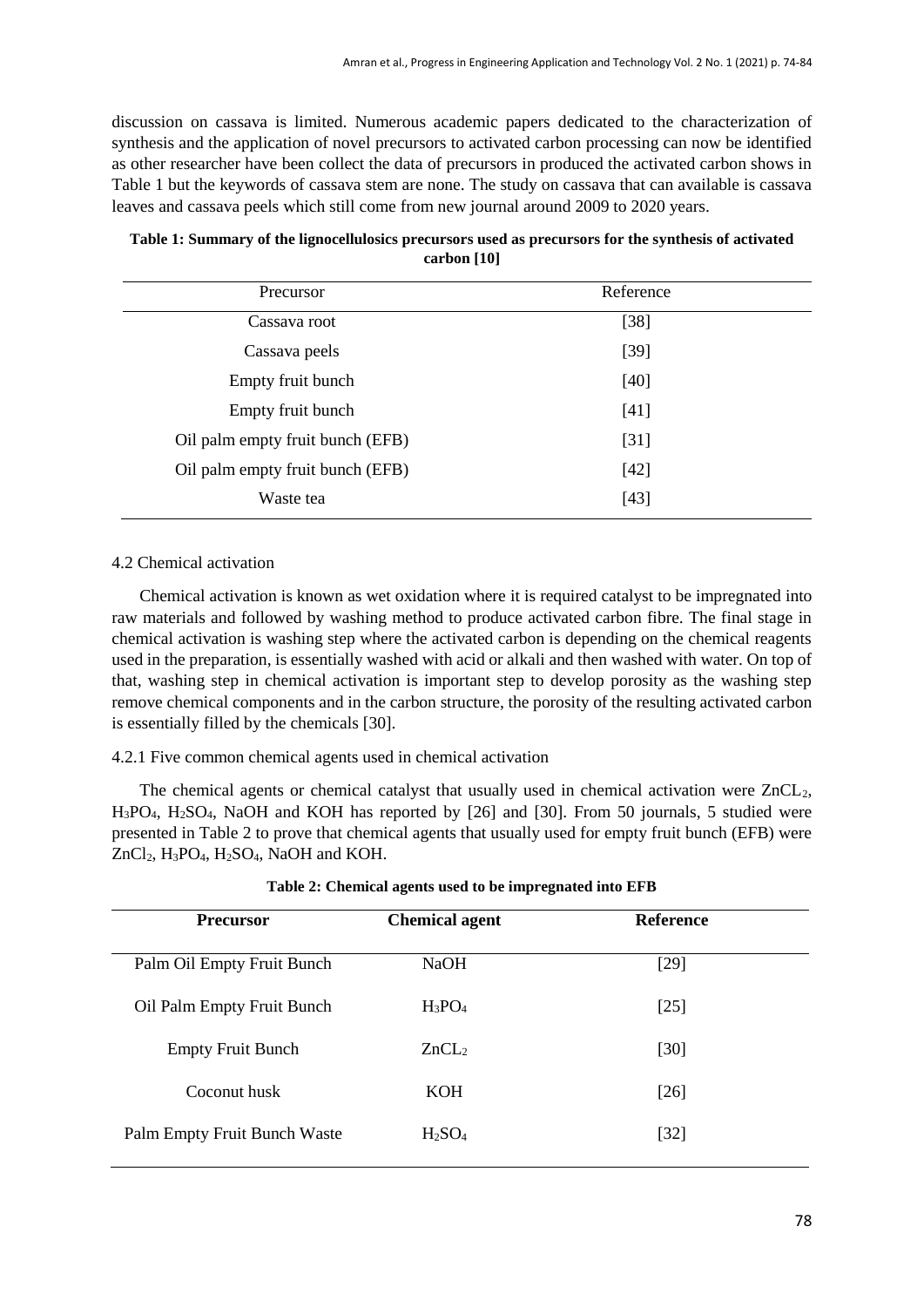Whereas the percentage chemical agents used for impregnation process of EFB have been studied from 50 journals and presented into the pie chart (Figure 2). About 34 % refer to 20 articles have use KOH while 30 % refer to 15 articles use  $ZnCl_2$  followed by the use of H<sub>2</sub>SO<sub>4</sub>, NaOH and H<sub>3</sub>PO<sub>4</sub> where strong base gets a lot of attentions in production of activated carbon derived from empty fruit bunch waste. The reason for basic agent being choose frequently stated in Figure 2.



**Figure 2: Percent of the most common chemical agents from 2009-2020 [26]**

4.3 The effect of basic and acidic used as catalyst to be impregnated with EFB in porosity development of surface area, total pore volume and pores size

One of the major advantages of chemical activation is producing higher development of porosity where it has been listed in Table 4.4 for the use of acidic and basic as chemical agent that also function as catalyst to help in developing porosity. The disadvantage in chemical agent is usually about cost and the need to perform washing step to remove the chemical agent [33].

| Acidic                                                                                                                    | Reference | <b>Basic</b>                                                                     | Reference |
|---------------------------------------------------------------------------------------------------------------------------|-----------|----------------------------------------------------------------------------------|-----------|
| Acid accumulation modifies the<br>volume of the micropore during<br>phosphoric acid activation.                           | $[27]$    | Narrow and large porosity is<br>created by the alkali agent                      | [26]      |
| The largest level of micro<br>porosity acid inhibit production<br>facilitates the creation of<br>mesopores and macropores | [28]      | The alkali agent does not<br>stimulate the growth of<br>mesopores and micropores | [26]      |
| Zinc chloride provides a model<br>effect and generates a structured<br>micropore function                                 | [26]      | Potassium hydroxide<br>material plays a key function<br>in the creation of pores | [26]      |

| Table 3: Maximum adsorption capacity of ACs prepared from agricultural wastes by chemical activation |  |
|------------------------------------------------------------------------------------------------------|--|
| under the optimum preparation conditions [10]                                                        |  |

From the review about the effect using acidic and basic chemical agents for porosity development shows the important words such as micropore, mesopores and macropores. These terms are the classification of pore sizes of activated carbon that categorized into three types which is micropore (pore size  $\langle$  2nm), mesopores (2nm  $\langle$  pore size  $\langle$  50nm), and macropores (pore size  $\langle$  50nm). According to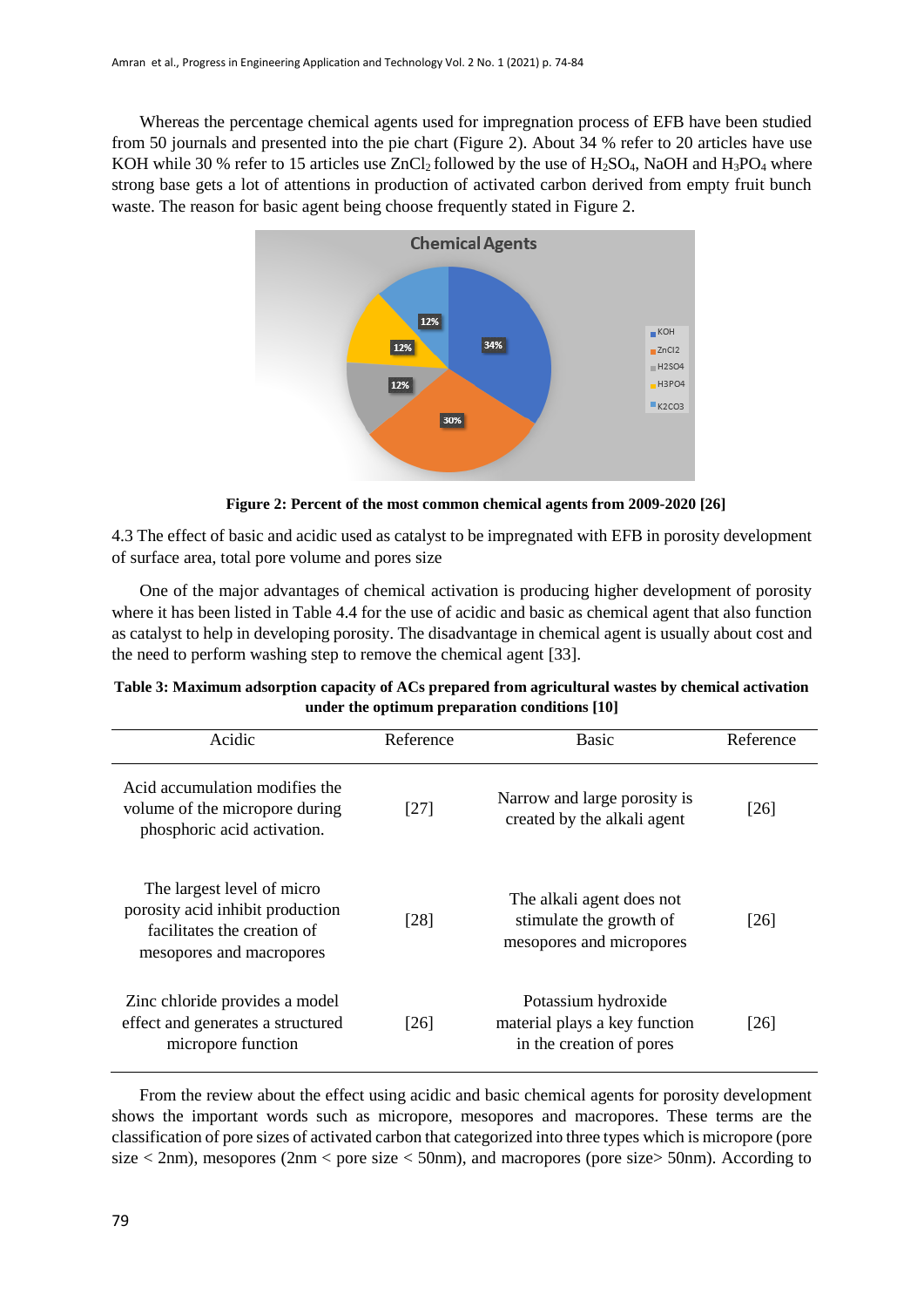Yahya et al., 2015 stated that in angstrom unit, the pore size has been defined as micropore  $(8-100 \text{ Å})$ , mesopores (100-500 Å), and macropores (500-20,000 Å).

From the Table 4 represented that acidic such as  $ZnCl<sub>2</sub>$  and  $H<sub>3</sub>PO<sub>4</sub>$  efficient in producing micropores, mesopores and also macropores compared to the basic agent that doesn't produce mesopores and micropores. The use of alkali agent which is KOH has been found that it is effective in activated carbon production with a narrow pore size distribution and well developed-porosity. So, both acidic and basic chemical agent could lead to pores development but the data from pie chart shows higher percentage of researcher use KOH more compared to  $ZnCl<sub>2</sub>$  and  $H<sub>3</sub>PO<sub>4</sub>$  This is because KOH is most eco-friendly [34] and can produce narrow and wide micro porosity compared to  $ZnCl<sub>2</sub>$  and  $H<sub>3</sub>PO<sub>4</sub>$ . The production of activated carbon derived from empty fruit bunch waste using ZnCl<sub>2</sub> cannot be used in food and pharmaceutical industry. Another study reported that ZnCl<sub>2</sub> could give environmental impact.

4.4 Results of surface area, total pore volume and average pore size

There are several journals stated that related trends in BET surface area and porosity were observed for the development of activated bio char at the raising of temperature [35] supported by [36]. In addition, activation temperature and KOH impregnation play important role to determine the yield of activated EFB waste.

4.4.1 Effect of activation temperature on empty fruit bunch waste in producing activated carbon for effective adsorption

In addition to providing a strong relationship between activation temperature and surface area, total pore volume and average pore size, the activation temperature was checked and analysed in order to achieve the optimal activated carbon yield. The sample of EFB was dried and filtered overnight at 120 ℃ in an oven during the manufacturing process of activated carbon fibre extracted from empty fruit bunch waste. After that, the sample was activated at 400  $\degree$ C in a furnace for 45 min. As the study focus on the activation temperature, the 45 min retention time will be fixed. The activation temperature was then verified in the 400 °C to 800 °C range shown in Table 4 and Table 5.

| Sample     | <b>BET</b> surface area<br>$(m^2/\text{gram})$ | Total pore volume $\rm (cm^3/g)$ | Micropore volume $\text{cm}^3\text{/g}$ ) |
|------------|------------------------------------------------|----------------------------------|-------------------------------------------|
| 5AC        | 521.5                                          | 0.215                            | 0.217                                     |
| 6AC        | 631                                            | 0.314                            | 0.288                                     |
| 7AC        | 905                                            | 0.569                            | 0.449                                     |
| <b>CAC</b> | 860                                            | 0.55                             | 0.48                                      |
|            |                                                |                                  |                                           |

**Table 5: BET surface area, total pore volume, micropore volume and average pore diameter of activated EFB under various activation temperatures [37]**

|        | <b>BET</b>             | Total pore volume | Average pore diameter |
|--------|------------------------|-------------------|-----------------------|
| Sample | surface area $(m^2/g)$ | $\rm (cm^3/g)$    | $\rm (cm^3/g)$        |
| AB 400 | 90.65                  | 0.02              | 0.007                 |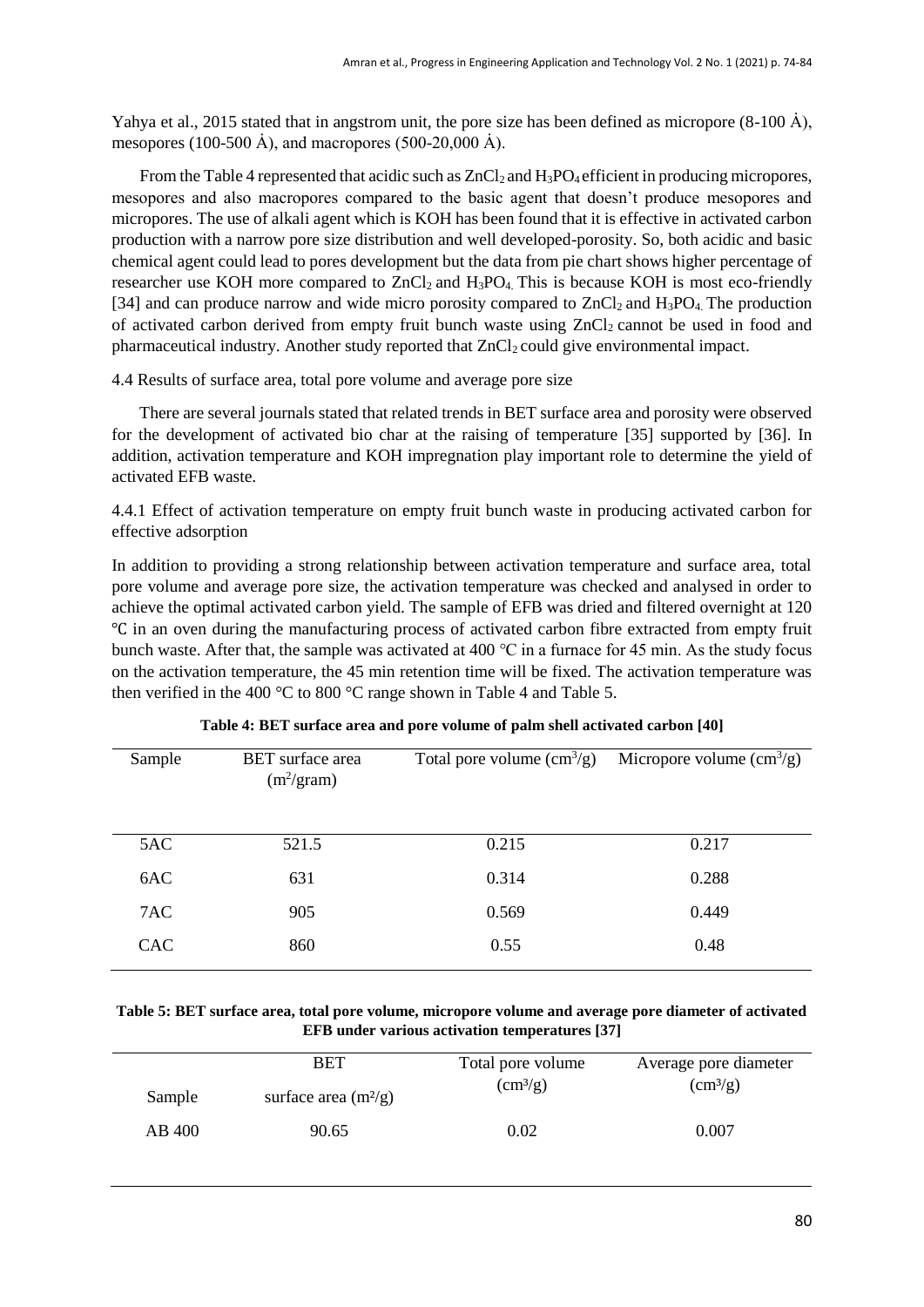| AB 600        | 580.47 | 0.1  | 0.06 |
|---------------|--------|------|------|
| <b>AB 800</b> | 920.67 | 0.24 | 0.17 |

According to the Table 4 and Table 5 resulted on the BET surface area, total pore volume, and micropore volume with different activation temperature. As can be seen from the study, both results reported that where the growing temperature of activation from 500 °C to 700 °C and 400 °C to 800 °C contributes to an increase in the surface area of BET, total volume of pore and volume of micropore. In the meanwhile, the further expansion of the activation temperature from 400 °C to 800 °C decreased the pore diameter substantially from 83.66 to 20.86 A. The decreasing of the average pore diameter when activation temperature increase is due to the development of micropore volume. The increasing of activation temperature enhances and widening the existing pores and create new porosities. The pore will be widening upon activation with  $CO<sub>2</sub>$  flow when activation temperatures increasing resulting mesopores volume to be increase too. In addition, this parameter provides an excellent medium for ion exchange capability during the adsorption process, and the BET activated carbon surface area indicates that it is ideal for adsorption for all data produced, as the findings were within the range of 400-1400  $m^2/g$  of commercial activated carbon.

# **5. Conclusion**

In recent years, there are increasing number of researchers that interested and studies on this kind of preview where activated carbon can be prepared from biomass and agricultural or natural materials where it is widely used but this study limit for cassava stem whereas EFB have most journal to be reviewed. So, this study most focus on derivation of activated carbon for effective adsorption. Other than that, chemical agent contributed important function in porosity development where basic KOH get the most reviewed and use during impregnation process compared to acidic. The biggest reason for the use of basic chemical agent to prevent environmental effect as KOH is eco-friendlier. Moreover, for EFB to have effective adsorption must have highest BET Surface area, total pore volume and micropore volume and this parameter depend only on activation temperature. The highest temperature, the highest the surface area, higher total pore volume and higher micropore volume for adsorption. In short, EFB have been proven to be the strong raw material for the development of activated carbon fibre for adsorption because, with the aid of KOH, it has reached the higher BET surface area, higher micropores in producing narrow and formed porosities.

### **Acknowledgement**

The authors would like to thank the Faculty of Engineering Technology, Universiti Tun Hussein Onn Malaysia for its support.

# **References**

- [1] Othman, R. (2014). Activated crbon fiber-The hybrid of carbon fiber and activated cabon. Review on Adavanced Materials Science, 118-136.
- [2] Peerapon Ruengvilairat, H. T. (2017). Bio-Oil Production by Pyrolysis of Oil Palm Empty Fruit. Journal of Sustainable Bioenergy Systems, 75-85.
- [3] Aryanagasasra. (2018). Oil Palm Empty Fruit Bunches (OPEFB): Existing Utilization and Current Trends Bio Refinery in Indonesia. E3S Web of Conferences, 31-34.
- [4] Salahudeen. (2014). PRODUCTION OF ACTIVATED CARBON FROM CASSAVA PEEL. International peeer reviewed journal, 75-80.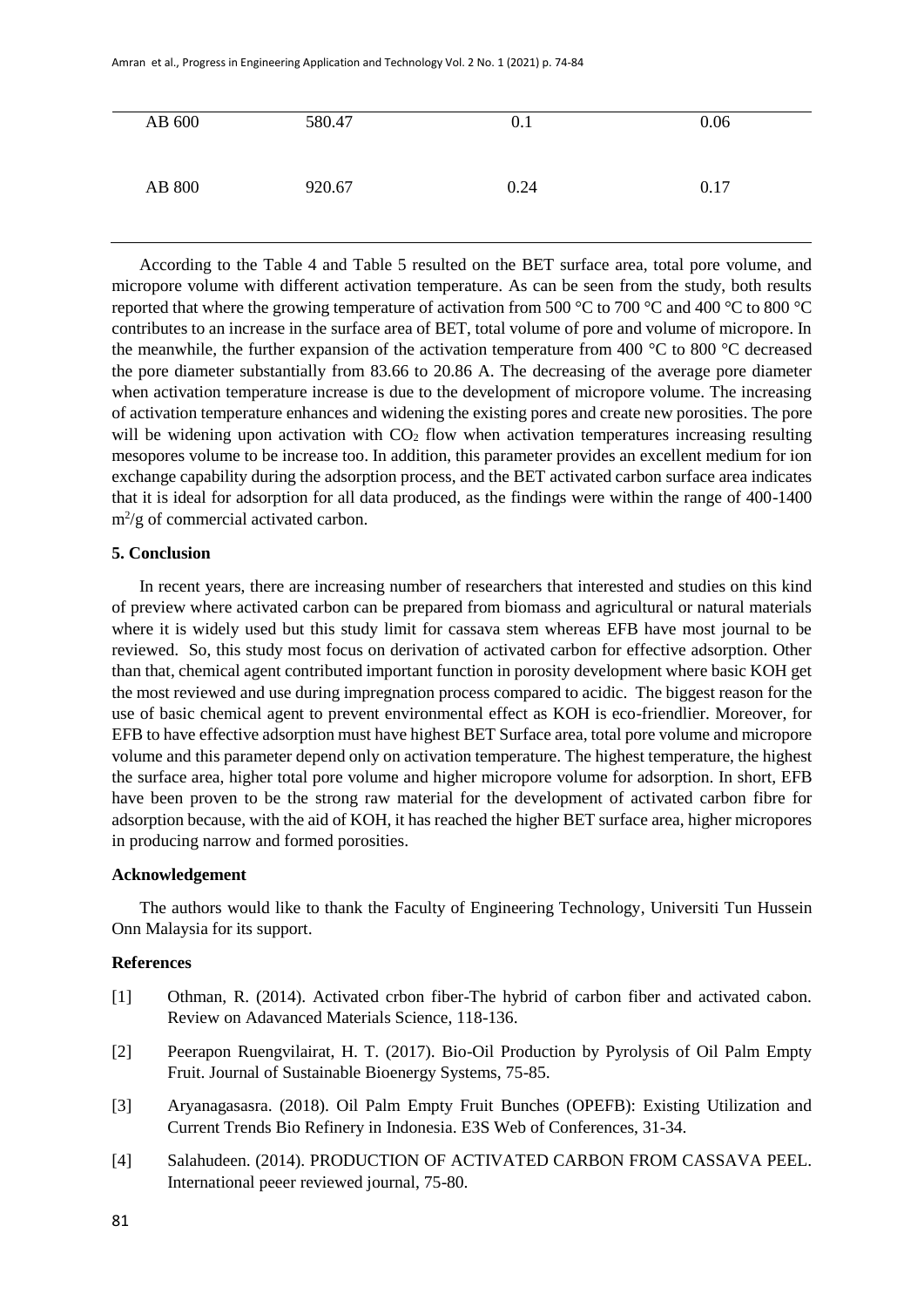- [5] Hidayat, A. (2016). Comparison on pore development of activated carbon produced by chemical and physical activation from palm empty fruit bunch. IOP Conf. Series: Materials Science and Engineering, 2-9.
- [6] Alessandro Liberati, D. G. (2009). The PRISMA Statement for Reporting Systematic Reviews and Meta-Analyses of Studies That Evaluate Heatlth Care In tervantions: Explanation and Elaboration. PLoS Medicine, 1-28.
- [7] González-García, P. (2018). Activated carbon from lignocellulosics precursors: A review of the synthesis methods, characterization techniques and applications. Renewable and Sustainable Energy Reviews, 1393-1414.
- [8] K.Y. Foo, B. H. (2011). Preparation of oil palm (Elaeis) empty fruit bunch activated carbon by microwave-assisted KOH activation for the adsorption of methylene blue. ELSEVIER, 302- 305.
- [9] Hesas, R. H. (2013). The effects of a microwave heating method on the production of activated carbon from agricultural waste. Journal ofAnalytical and Applied Pyrolisis, 1-11.
- [10] Roozbeh Hoseinzadeh Hesas, W. M.-N. (2013). The effects of a microwave heating method on the production of activated carbon from agricultural waste: A review. Journal of Analytical and Applied Pyrolysis, 1-11.
- [11] Williams PT, R. A. (2004). High grade activated carbon matting derived from the chemical activation and pyrolisis of natural fibre textile waste. Journal Analytical Application Pyrolisis, 71-86.
- [12] H. Deng, G.(2010). Preparation of activated carbon from cotton stalk by microwave assisted KOH and K2CO3 activation. Chem. Eng., 373-381.
- [13] J. Guo, .. A. (2000). Preparation factivated carbons from oil plam stone chars by microwaveinduced carbon dioxide activation,. Carbon 38, 1985-1993.
- [14] Q.S Liu, T. Z. (2010). Modification of bamboo based activated carbon using microwave radiation and its effects on the adsorption of methylene blue. Appl.Surf.Sci., 3309-3315.
- [15] R. Malarvizhi, Y. H. (2010). The influence of pH ad the structure of the dye molecules on adsorption isotherm modeling using activated carbon. Desalination, 97-101.
- [16] T.H. Wang, S. T. (2009). Preparation and characterization of activated carbon from wood via microwave-induced ZnCL2 activation. Carbon 47, 1867-1885.
- [17] W. Li, J. P. (2009). Preparation of activated carbon from coconut shell chars in pilot-scale microwave heating equipment at 60kW. Waste Manage, 756-760.
- [18] Z.Y. Zhang, W. J. (2009). Comparison between microwave and conventional thermal reactivations of spent activated carbon generated from vinyl acetate synthesis. Desalination, 247-252.
- [19] S. Biniak, G. S. (1997). The characterization of activated carbons with oxygen and nitrogen surface groups. Carbon 35, 1779-1810.
- [20] S. G. Herawan, M. S. (2013). Characterization of Activated Carbons from Oil-Palm Shell by CO2 Activation with No Holding Carbonization Temperature. The Scientific World Journal, 1- 7.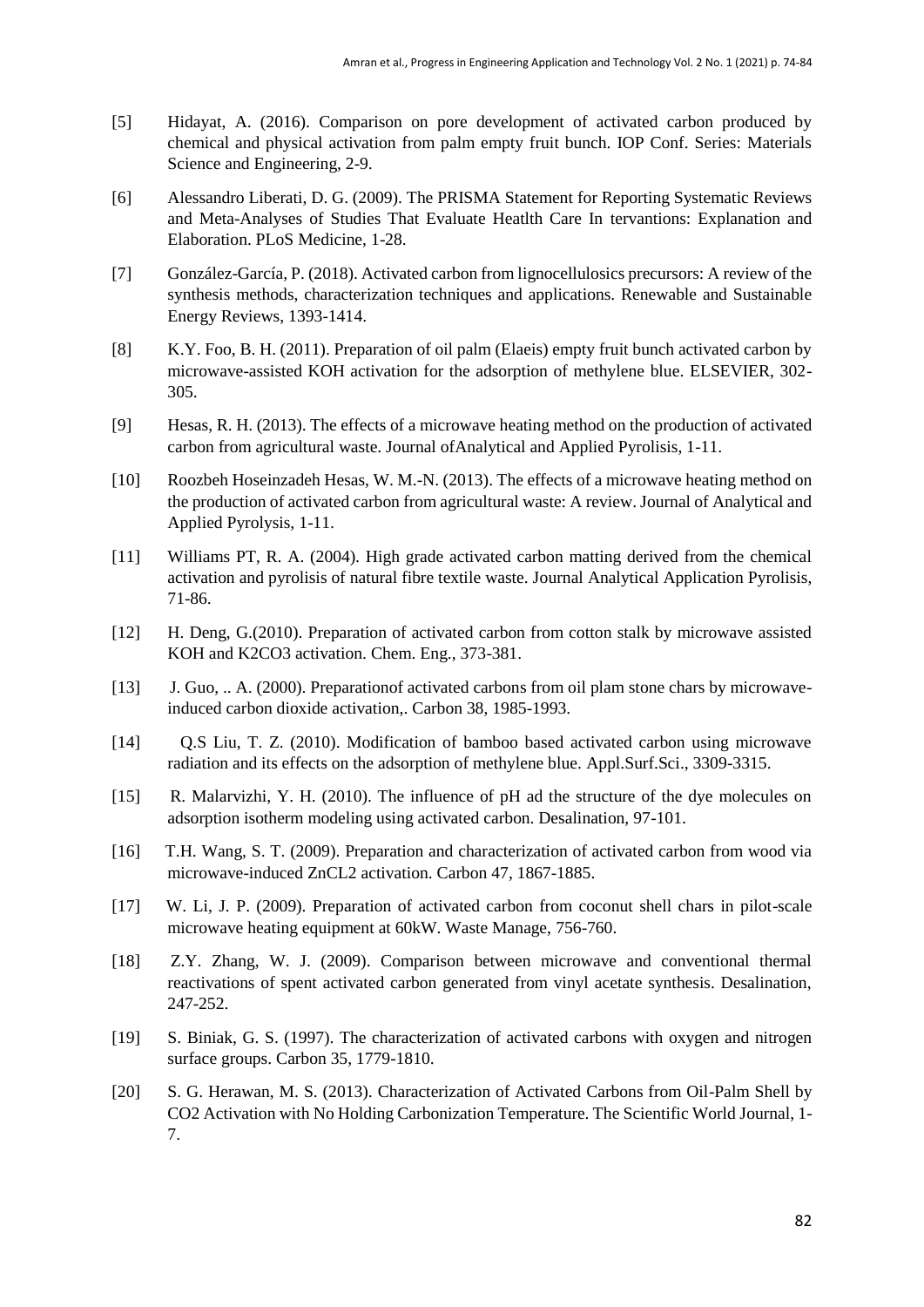- [21] Lua, T. Y. (2003). Characteristics of activated carbons prepared from pistachio-nut shells by physical activation. Journal of colloid and Interface Science, 108-417.
- [22] Al Qodah Z, S. R. (2009). Production and caracterization of granular activated carbonfrom activated sludge. Braz J Chem Eng, 26-36.
- [23] Asadullah M, R. M. (2007). Adsorption study on activated carbon derived from steam activation of jute stick char. J Surf Sci Technol, 73-80.
- [24] Donald J, O. Y. (2011). Effects of activation agents and and intrinsic minerals on pore developmentin activated carbon derived from a Canadian peat. Mater Lett, 7-65.
- [25] Narisara Intarachandra, S. S. (2019). Preparation of oil palm empty fruit bunch based activated carbon for adsorption of dye from aqueous solution. MATEC Web of Conference, 1-5. Olowoyo D. N., O. E. (2012). Preparation and Characterization of Activated Carbon Made From Palm-Kernel Shell, International Journal of Research in Chemistry and Environment, 32- 35.
- [26] González-García, P. (2018). Activated carbon from lignocellulosics precursors: A review of the synthesis methods, characterization techniques and applications. *Renewable and Sustainable Energy Reviews*, 1393-1414.
- [27] Marsh H, R.-R. F. (2006). Activated Carbon. *Oxford: Elsvier Ltd.*
- [28] Zuo S, Y. J. (2010). Effects of heating history of impregnated lignucellulosic material on pore development during phosphoric acid activation. Carbon N Y, 311-3293.
- [29] Rafeah Wahi, Z. N. (2009). Removal of mercury,Lead and Copper from Aqueous Solution by Activated Carbon of Palm Oil Empty Fruit Bunch. *World Applied Sciences Journal 5*, 84-91.
- [30] Muhammad Abbas Ahmad Zaini, M. S. (2016). Metal chloride activated Empty Fruit Bunch Carbons for Rhodamine B Removal. *Hungarian Journal of Industry and Chemistry*, 129-133.
- [31] A.R. Hidayu, N. M. (2013). Characterization of activated carbon prepared from oil palm empty fruit bunch using BET and FT-IR techniques. *Science Direct*, 379-384.
- [32] Chee-Heong Ooi, W.-K. C.-L.-Y.-Y. (2017). Conversion and Characterisation of activated cabon fiber derived from palm empty fruit bunch waste and its kinetic study on urea adsorption. *Journal of Environmental Management*, 199-205.
- [33] Rodrigue-Reinoso F, M.-S. M. (1992). Activated carbon from lignucellulosic materials by chemical and/or physical activation: an overview. *Carbon N Y*, 8-11.
- [34] Abechi SE, G. C. (2013). Preparation and characterization of activated carbon from Palm Kernel Shell by chemical activation. *Res J Chem Sci*, 54-61.
- [35] Kawano, T., Kubota, M., Onyango, M., Oyango, M., Watanabe, F., & and Matsuda, H. (2008). Preparation of activated carbon from petroleum coke by KOH chemical activation for adsorption heat pump. *Preparation of activated carbon from petroleum coke by KOH chemical activation for adsorption heat pump.*
- [36] Saka, C. (2012). BET, TG-DTG, FT-IR,SEM. *iodine number analysis and preparation of activated carbon from acorn shell by chemical activation with ZnCL2*, 21-24.
- [37] Mohd Hairy Bakhtiar, N. b. (2019). Characterization of oil palm empty fruit bunch (EFB) Biochar activated with potassium hydroxide under different pyrolysis temperature. *Journal of Engineering Science and Technology*, 2792-2807.